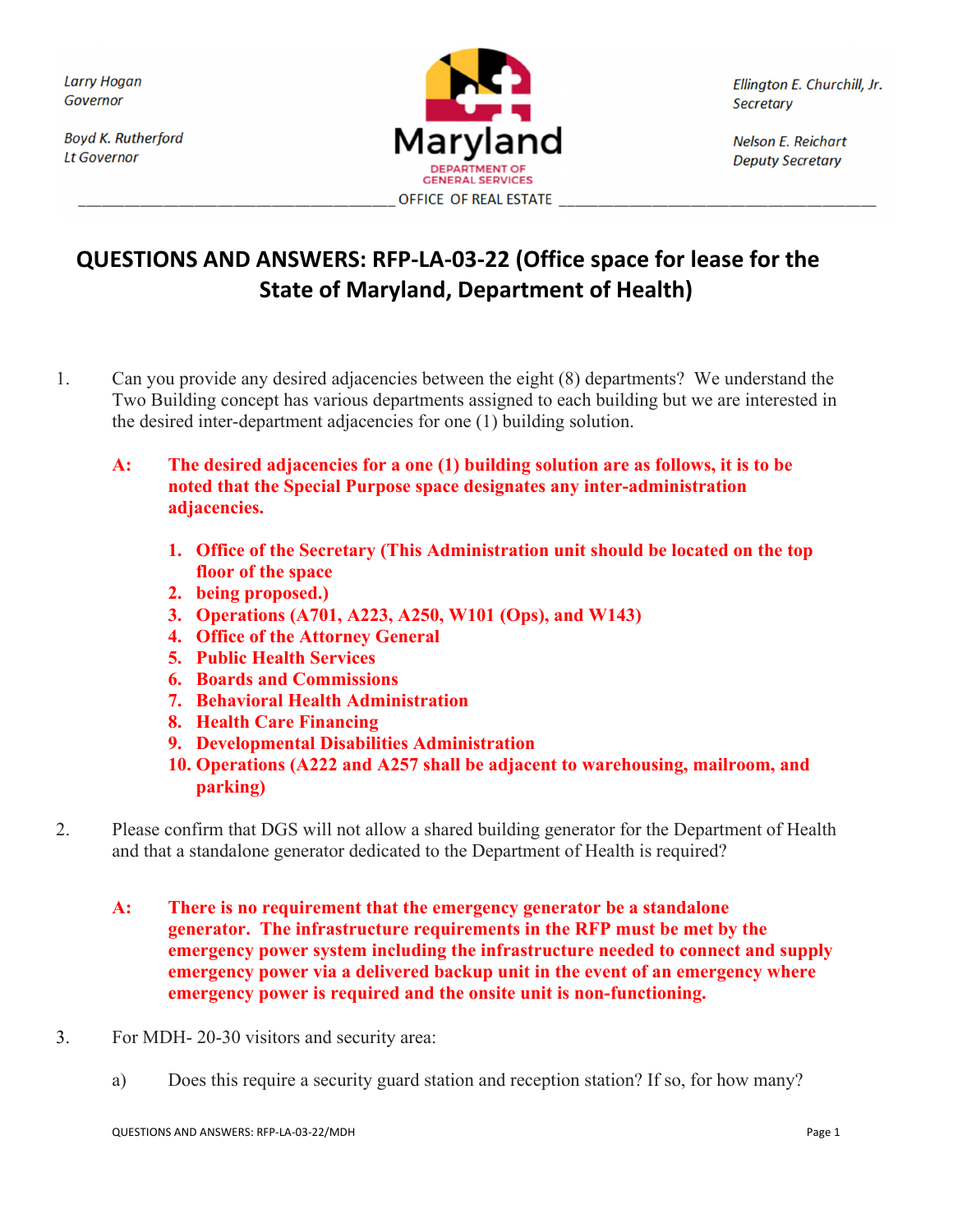**Boyd K. Rutherford Lt Governor** 



Ellington E. Churchill, Jr. **Secretary** 

**Nelson E. Reichart Deputy Secretary** 

#### **A: The demised premises do not require security. There should be security in the main building lobby**

- b) Does this require any security gates?
- **A: A security gate will be required within the Demised Premises.**
- c) Does this need an area for kiosk sign in?
- **A: The sign-in area is integrated into the guard booth, within the demised premises.**
- d) Does this need a child area?

#### **A: A child area is not required, within the demised premises.**

4. If filing cabinets are called out and are not called to be in a room, are they to be placed somewhere in the open office area?

#### **A: Filing cabinets which are not placed in a file room will be placed in the open office.**

- 5. Office of the Secretary- Human Resources:
	- a) Would the A230, A231, A232, A234, A236, A238 and A711 Space Special Purpose and Personnel all be in ONE locked suite?
	- A: **A230, A231, A232, A234, A236, A238, and A711 Special Purpose and Personnel Space are to be contained in one locked suite.**
	- b) For the reception space will there be personnel that will be seated in this area?
	- A: **A230, A231, A232, A234, A236, A238, and A711 Special Purpose and Personnel Space are to be contained in one locked suite.**
- 6. Behavioral Health Administration- Executive Direction
	- a) Will there be personnel seated in the reception area?
	- **A: Please refer to the response to Question #5b.**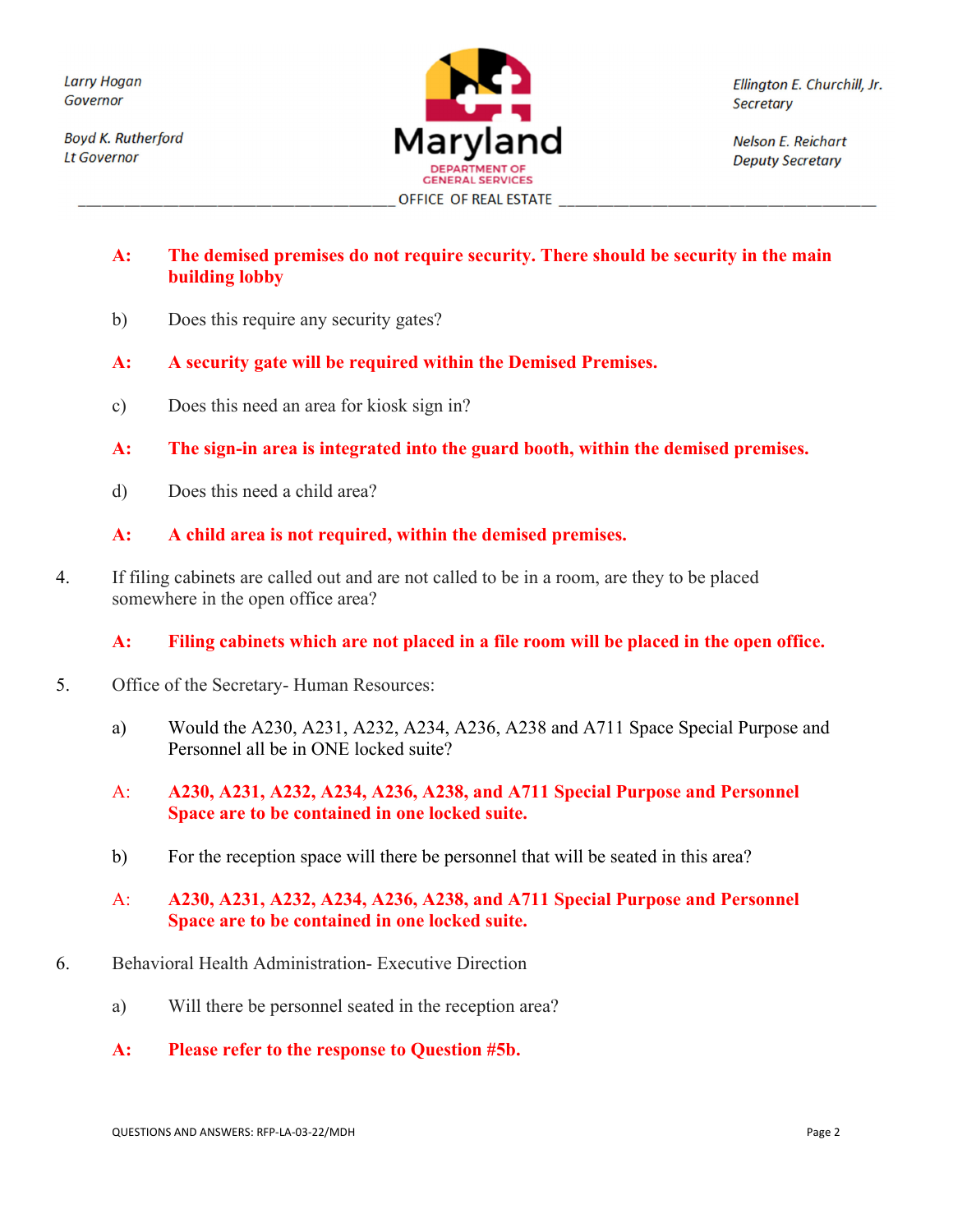**Boyd K. Rutherford Lt Governor** 



Ellington E. Churchill, Jr. **Secretary** 

**Nelson E. Reichart Deputy Secretary** 

- 7. The program M225, M232, M27, M280, M281 states it must have access to M205- is this how adjacencies are listed in the departments? These departments and their personnel should be adjacent to M205?
	- **A: Correct. When the notes section states "Program A must have access to Program B," Program B is the primary program and Program A must be adjacent to it.**

#### **M205 adjacencies are as follows:**

- **1. M225**
- **2. M232**
- **3. M272**
- **4. M280**
- **5. M281**
- 8. For departments with a reception space for visitors, is there a designated personnel function associated with those spaces?

#### **A: Please refer to the response to Question #5b.**

- 9. Do departments need to be separated if on the same floor?
	- **A: Unless separation is specifically noted, departments do not need to be separated if located on the same floor. Identified growth area should be included in the design for offices and departments to permit growth without reorganization of program offices and Departments.**
- 10. P102, P103, P104, &; P105 must have access to P101- are these to all be adjacent to one another?
	- **A: Correct. P101 adjacencies are as follows:**
		- **6. P102**
		- **7. P103**
		- **8. P104**
		- **9. P105**
- 11. P250 must be easily accessible to the public.
	- a) Is this one of the functions required to be on street level/lobby level?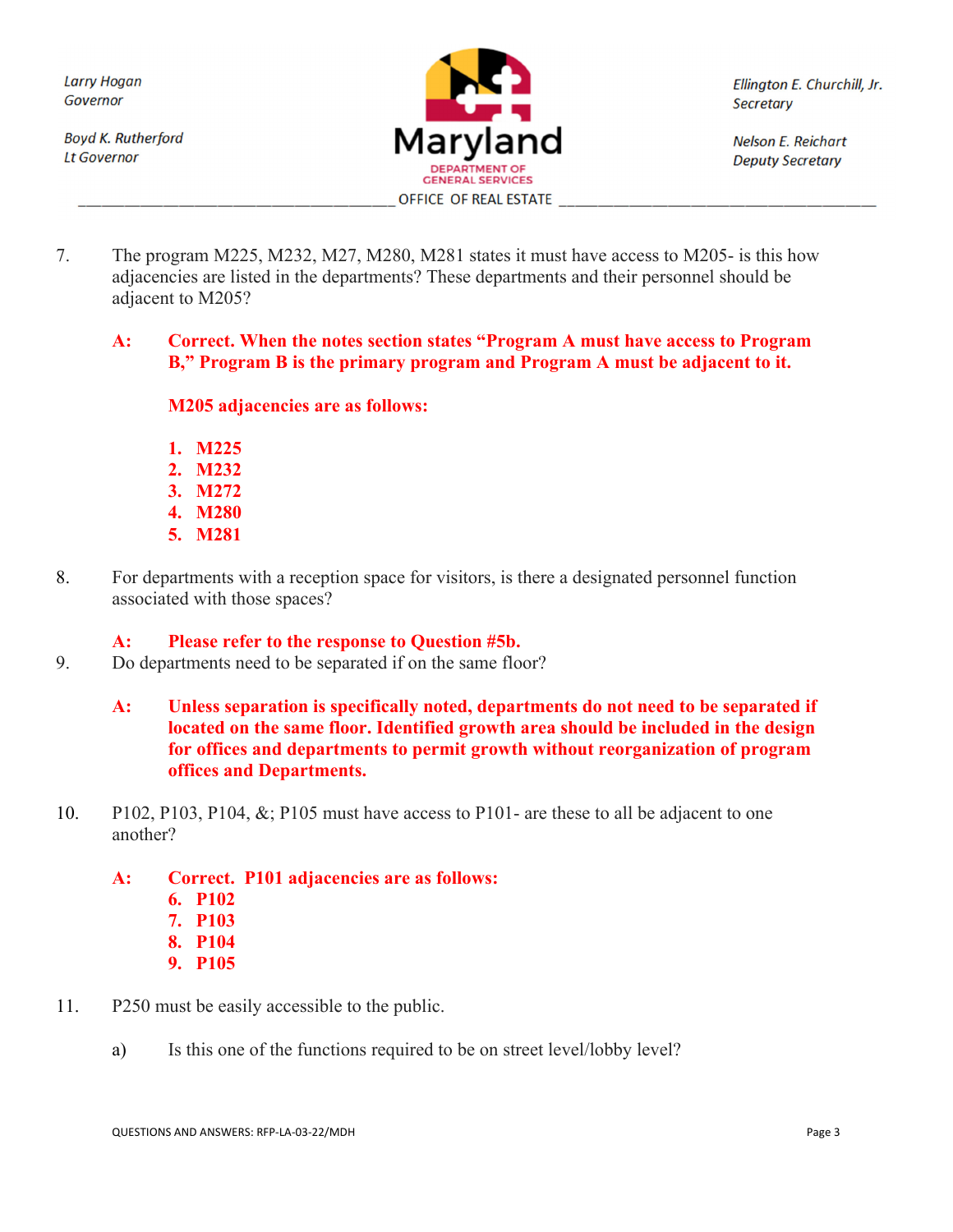**Boyd K. Rutherford Lt Governor** 



Ellington E. Churchill, Jr. **Secretary** 

**Nelson E. Reichart Deputy Secretary** 

## **A: It is preferred that P250 be on street or lobby level to ensure that it is easily accessible by the public.**

- b) Is there Personnel associated with this space to also be on this level/ adjacent to?
- **A: P250 is identified in the personnel information provided as part of Amendment #2.**
- c) Can this space be on an upper floor in a building that still allows for public access?

# **A: The location must be easily accessible by the public.**

12. T104- Health Care Financing – Office of Planning: Do you know the weight of the safe for the Storage Room or what the cut sheet of this piece of equipment is?

## **A: Information regarding a safe was inadvertently included in the Special Purpose Space notations. T104 does not require a safe.**

13. T205- Health Care Financing- Information Systems Chip: Does the Storage Room need a separate unit off the buildings HVAC system or does it need a separate system to run 24/7 similar to a server room?

#### **A: The room is required to be cooled in a similar fashion to a data center or server room.**

14. Health Care Financing – Claims Processing requires access to T208, T211 and Large Copy Printer area. Are T208 and T211 to be adjacent to one another along with personnel associated?

## **A: T208, T211, and the Large Copy Printer Area and any associated personnel are to be adjacent to each other, however, they are required to be in separate locking suites.**

15. Do Health Care Financing- Admin Contracts T403 and Health Care Financing- T425, T429, T433, T434, &; T435 need to be adjacent with all personnel?

# **A: T403 adjacencies are as follows:**

- **1. T425**
- **2. T429**
- **3. T433**
- **4. T434**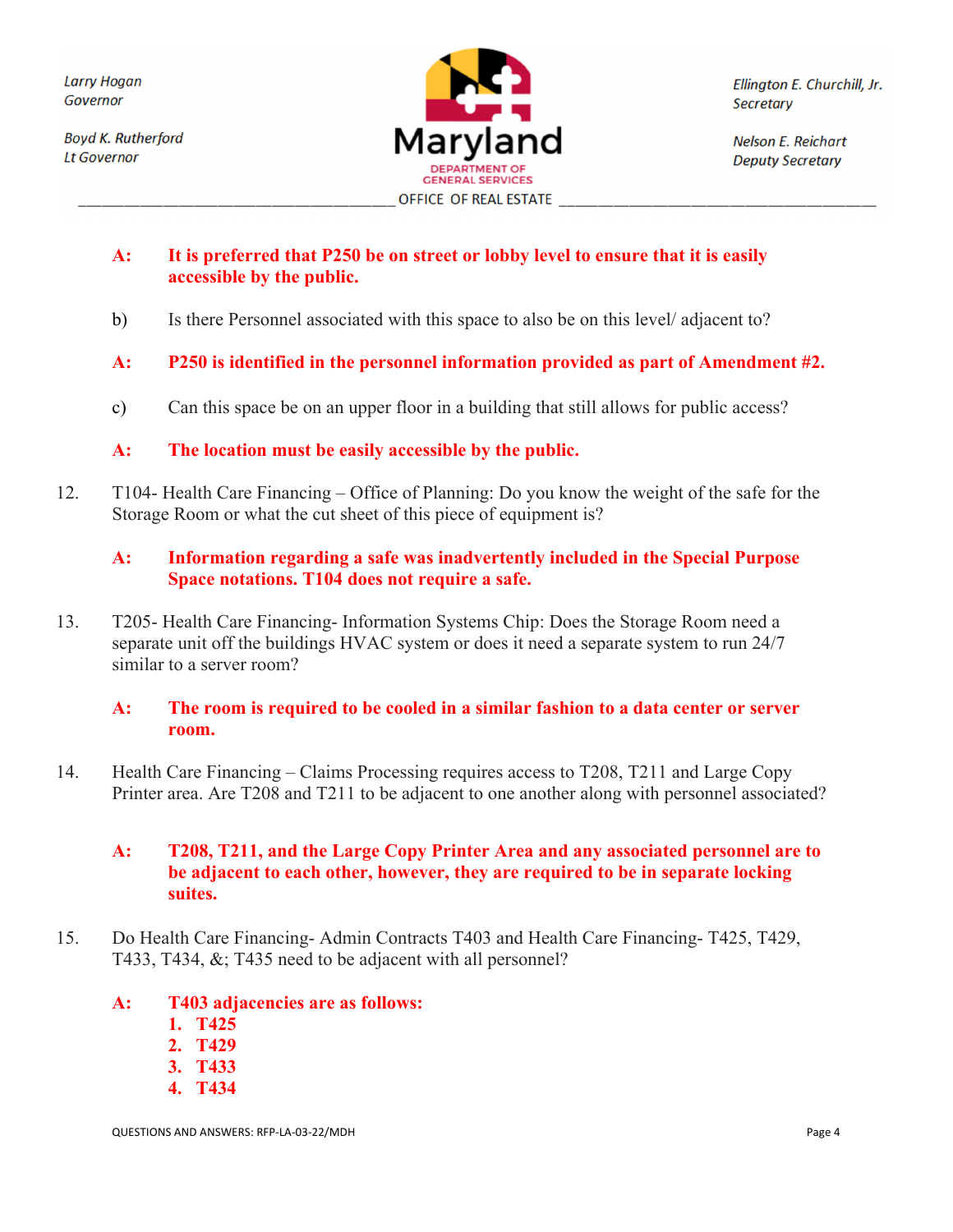**Boyd K. Rutherford Lt Governor** 



Ellington E. Churchill, Jr. **Secretary** 

**Nelson E. Reichart Deputy Secretary** 

#### **5. T435**

#### **The above adjacencies include both personnel and special purpose space.**

- 16. Are there any other adjacencies between departments or users beyond those listed in the 680-1 Program documents and the Separate Locations breakdown for the two-building option?
	- **A: No. All adjacency information is provided in the answers herein and within the program documents.**
- 17. Health Care Financing- LBO- Pharmacy Rebate &; TPL Group- Do you know the weights and sizes of the two large safes for the Storage Room?
	- **A: There is one (1) safe that is assigned to T509. This safe is a Fire King that is approximately 17.5" in height and 18" wide and weighs about 200 lbs. There are two (2) safes that are shared between T511 and T512 that are approximately 34.5" in height and 20.5" in width and weigh about 335 pounds..**
- 18. Health Care Financing- LBO- Pharmacy Rebate &; TPL Group T510 needs to be adjacent with personnel to T510, &;T511 AND T511 needs to be adjacent to T512, correct?
	- **A: In reading the question, it is understood that "TPL Group 510" should read "TPL Group T509."**

**T509 adjacencies are as follows: 1. T510 2. T511** 

 **T512 adjacencies are as follows: 1. T511** 

**The above adjacencies include both personnel and special purpose space.** 

19. Only the following require locking suites: OAG- HOPL and OAG- MDH, and Office of the Secretary- Human Resources: A230, A231, A232, A234, A236, A238 and A711, Correct?

#### **A: Correct. For OHR, please refer to Question #5a.**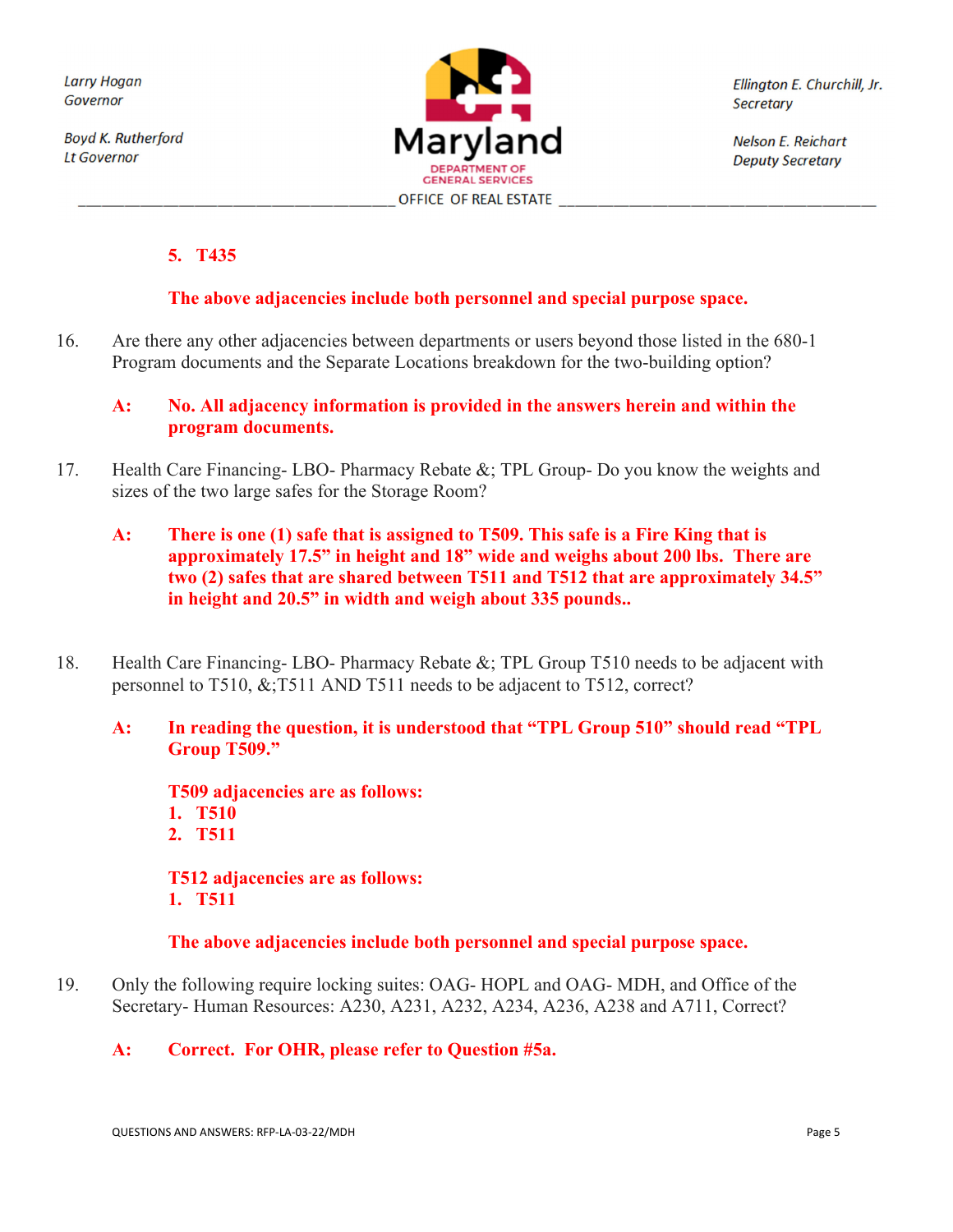**Boyd K. Rutherford Lt Governor** 



Ellington E. Churchill, Jr. **Secretary** 

**Nelson E. Reichart Deputy Secretary** 

**For OAG-HOPL and OAG-MDH: These two programs must be contained in 1 main locking suite, with two separate locking suites within the main suite, separating the two programs.** 

20. Operations- Mailroom: States it must be locked but can be remote from the support space. Can this be in an area without windows or basement like area as long as it is accessible?

## **A: Offerors are required to provide space that adheres with the General Performance Standards. It should be noted that there is a preference for space with access to natural light.**

- 21. Public Health- General Administration- E102 needs to be adjacent to E130, correct?
	- **A: E130 adjacencies are as follows:** 
		- **1. E102**
		- **2. E140**
		- **3. E160**
		- **4. E165**
		- **5. E182**
		- **6. E190**
		- **7. E191**

**The above adjacencies include both personnel and special purpose space.** 

22. I believe there is a typo on page 161 of the Space Program Special Purpose under notes. Should that read "Must have access to E102"?

#### **A: E130 is the primary unit and the adjacencies are identified in Question #21.**

23. E140, E160, E165, E182, E190, E191, are to be adjacent to E130, correct?

#### **A: Please refer Question #21.**

- 24. N102, N103, N104, N105, N112, N113, N116, N119, are to be adjacent to N101, Correct?
	- **A: N101 adjacencies are as follows:** 
		- **1. N102**
		- **2. N103**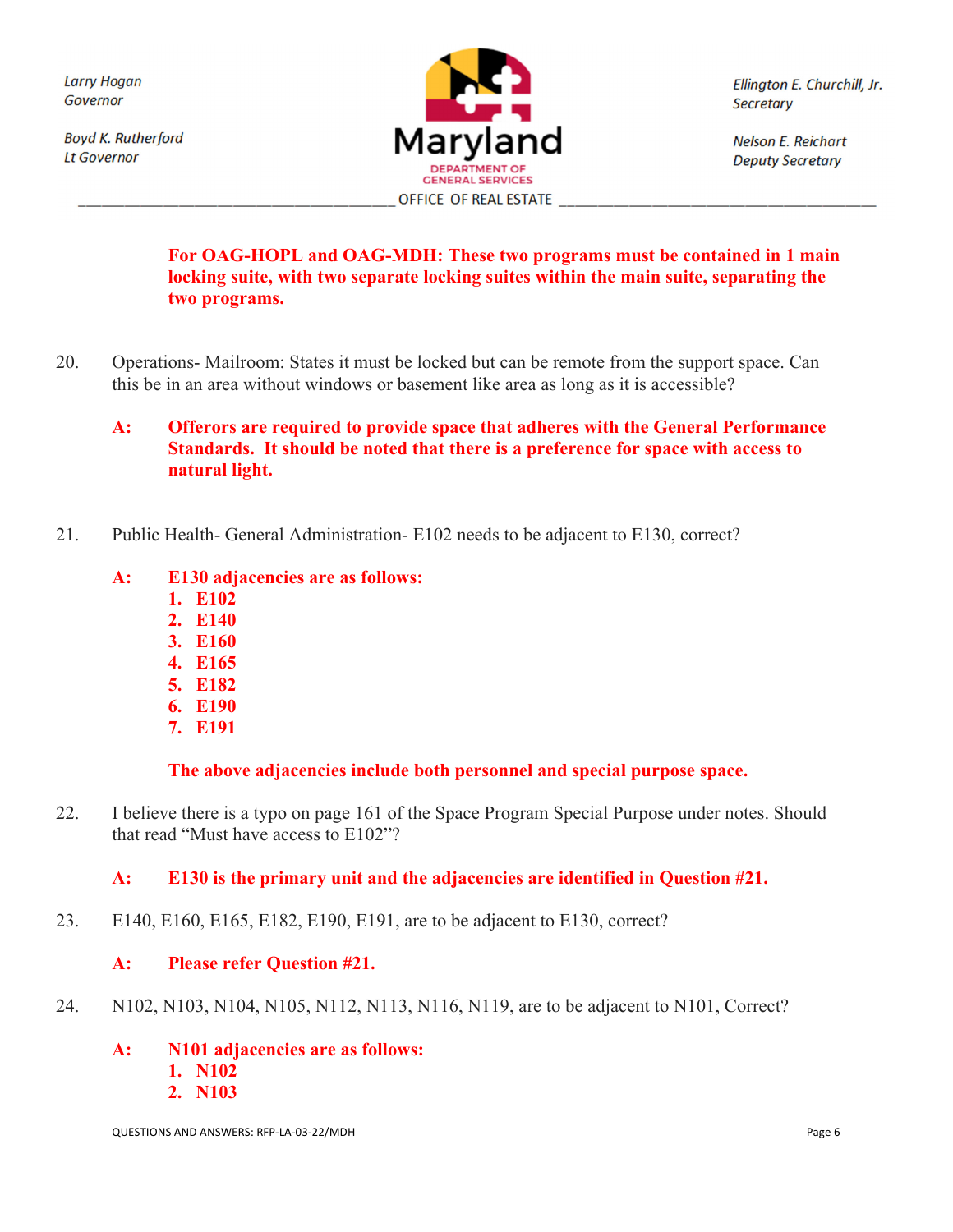**Boyd K. Rutherford Lt Governor** 



Ellington E. Churchill, Jr. **Secretary** 

**Nelson E. Reichart Deputy Secretary** 

- **3. N104**
- **4. N105**
- **5. N112**
- **6. N113**
- **7. N116**
- **8. N119R**

# **The above adjacencies include both personnel and special purpose space.**

25. Public Health- Infectious Disease and Environmental Health Services- Infectious Disease Bureau Director: N201 &; N203- the storage area must be triple locked- does this mean that it must have a man trap with first door having two types of locking mechanism and the second door having the third or do the file cabinets also lock? How has this been accomplished in the current location?

## **A: In order to comply with the triple lock requirement, the exterior building door needs to lock, the door into the file room needs to lock, and the filing cabinets need to lock.**

26. Public Health- Infectious Disease and Environmental Health Services- N240, N242, N245, N246, N261, N265, N270, N271, N279, must be adjacent to N235, correct?

# **A: N235 adjacencies are as follows:**

- **1. N240**
- **2. N242**
- **3. N245**
- **4. N246**
- **5. N261**
- **6. N265**
- **7. N270**
- **8. N271**
- **9. N279**

# **The above adjacencies include both personnel and special purpose space.**

27. Public Health- Infectious Disease and Environmental Health Services- Completion of Standard Retail STA N320- The multi-purpose room is to be also an emergency response staging area for food protection- what else does this part of the requirement entail?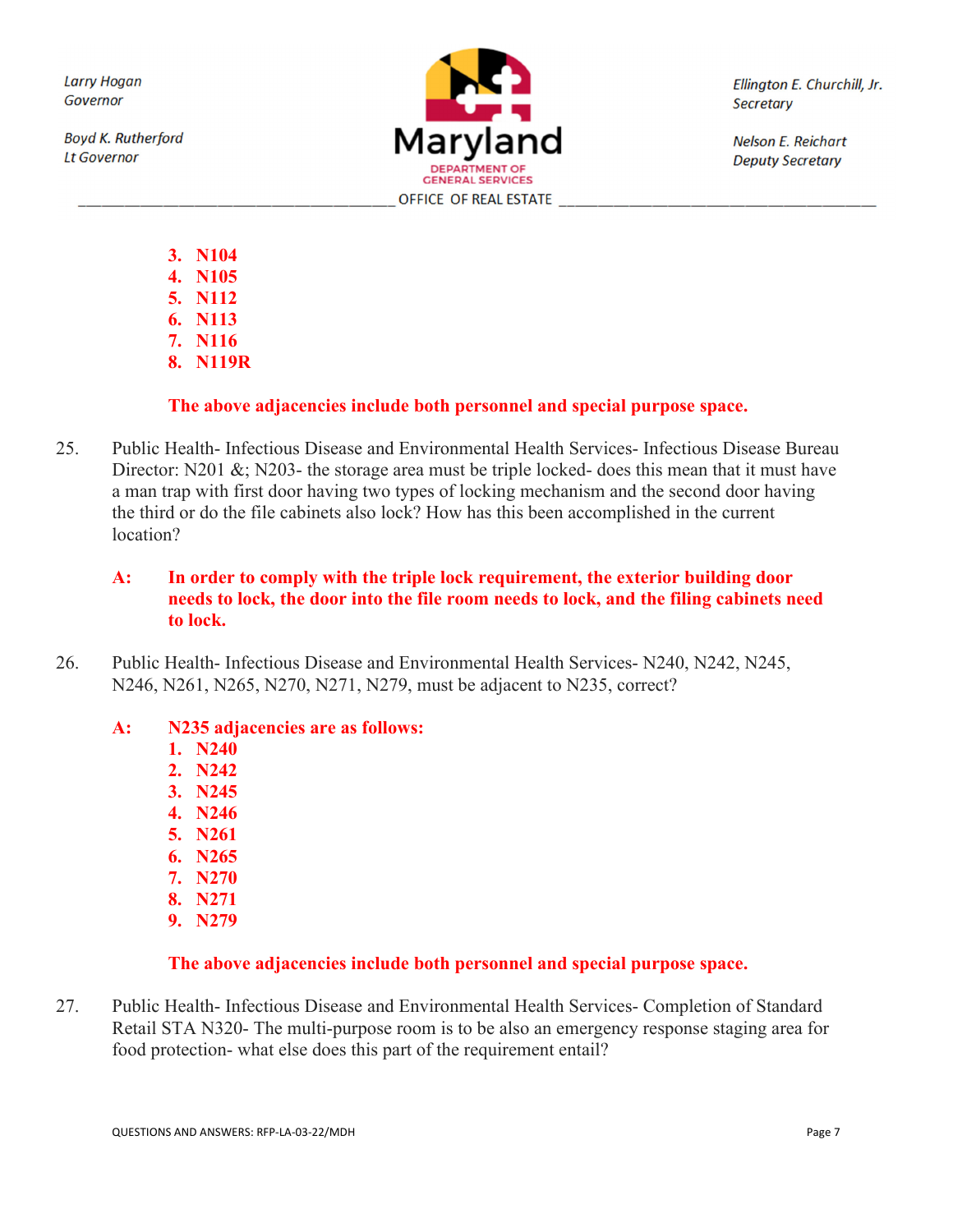**Boyd K. Rutherford Lt Governor** 



Ellington E. Churchill, Jr. **Secretary** 

**Nelson E. Reichart Deputy Secretary** 

#### **A: The multi-purpose space requires emergency power outlets, multiple data drops, and phone lines or the ability for VOIP phones.**

28. N361, N365, N370, needs to be adjacent to N360, correct?

#### **A.28. N360 adjacencies are as follows:**

- **1. N361**
- **2. N365**
- **3. N370**

#### **The above adjacencies include both personnel and special purpose space.**

29. Public Health- Family Health and Chronic Disease Services- Family Planning: The File room is to be double locked. Does this mean a man trap needs to be accommodated or will one door with a lock and the file cabinets that lock be sufficient?

#### **A: The file room door needs to be locked and the filing cabinets contained therein need to be locked.**

30. N501, N502, N510, N514, N515, N530, N534, N588, N600, N601, N602, N610, N611, need to be adjacent to N405, correct?

#### **A: N405 adjacencies are as follows:**

- **1. N501**
- **2. N502**
- **3. N510**
- **4. N514**
- **5. N515**
- **6. N530**
- **7. N534**
- **8. N588**
- **9. N600**
- **10. N601**
- **11. N602**
- **12. N610**
- **13. N611**

#### **The above adjacencies include both personnel and special purpose space.**

31. N540, N542, N560, N567, N570, N571, need to be adjacent to N538, correct?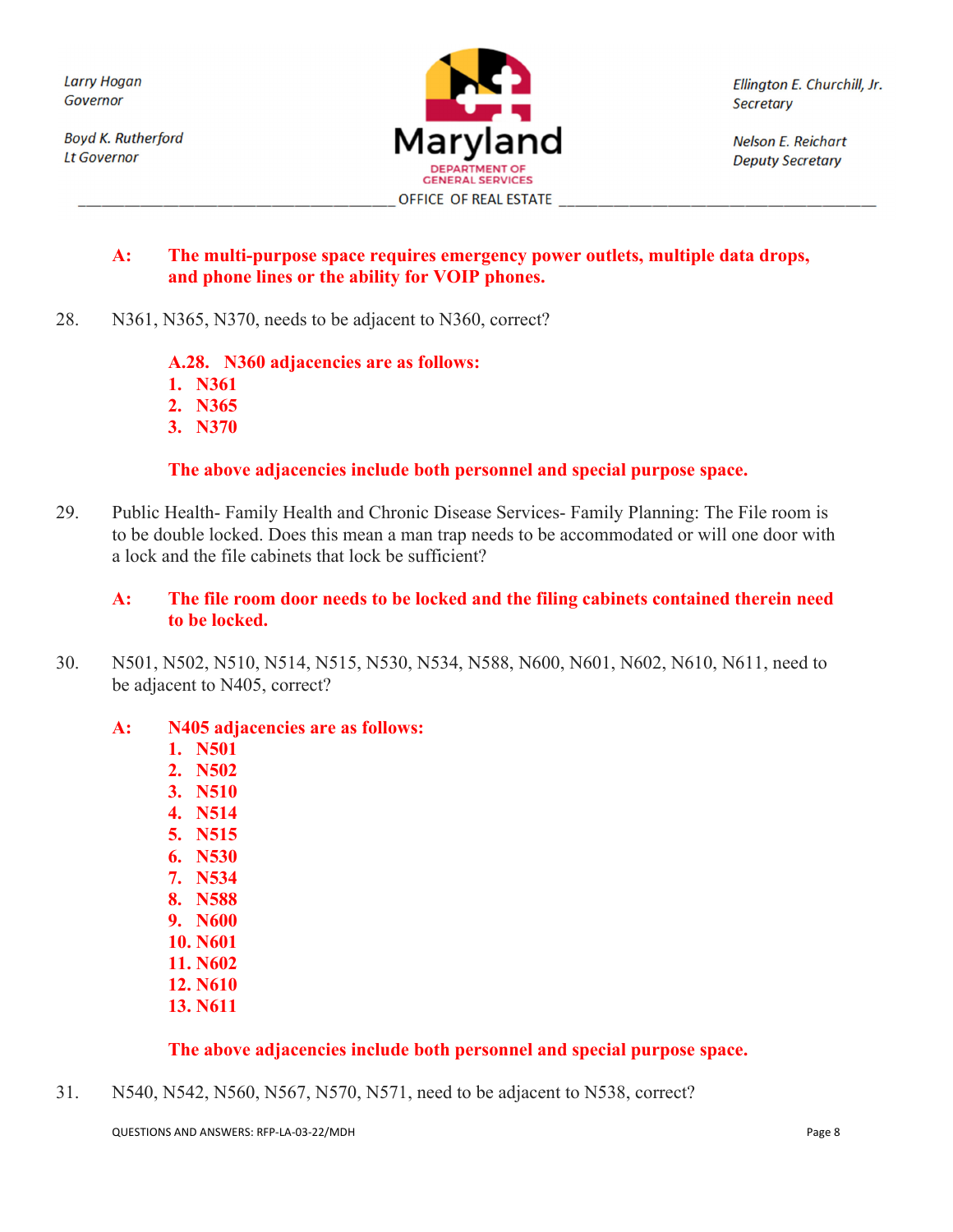**Boyd K. Rutherford Lt Governor** 



Ellington E. Churchill, Jr. **Secretary** 

**Nelson E. Reichart Deputy Secretary** 

- **A: N538 adjacencies are as follows:** 
	- **1. N540**
	- **2. N542**
	- **3. N560**
	- **4. N567**
	- **5. N570**
	- **6. N571**

#### **The above adjacencies include both personnel and special purpose space.**

- 32. With regard to LA 03-22RFP 1.5.1 Test Fit DGS is requesting the Offerors to prepare detailed space plans identifying the location of all requested space requirements for individual programs within each department. The plan must show individual program adjacencies. This requires the location of all personnel and special purpose space for each department and the programs within each department. Offerors must determine the circulation space required in addition to the NSF to determine NUSF for their particular building. We have the following comments / questions:
	- a) Due to the enormous amount of time to complete the above described space plans, etc, (COVID-19 also somewhat affecting our architect's work schedule), would DGS consider an extension of the date for bid submittals?
	- **A: Please see Amendment #1 to RFP-LA-03-22 issued on 01/11/2022. The link to the Amendment is: https://emma.maryland.gov/page.aspx/en/bpm/process\_manage\_extranet/40751 . To address this concern, the Amendment allows for a blocking plan instead of the detailed space plans.**
	- b) As an alternative to the extension requested above, would DGS consider picking two (2) departments within the Department of Health for a full space plan design as detailed above. The offeror will determine their unique percentage of space required for circulation and DGS can confirm the circulation meets their requirements. The balance of the six (6) departments would be planned with a block and stack plan using the same circulation percentage from the two (2) departments full space plan to determine NUSF required for the remaining six (6) departments. This alternative plan would, in my opinion, still require a deadline extension, but not to the extent of the extension referenced in 32a) above.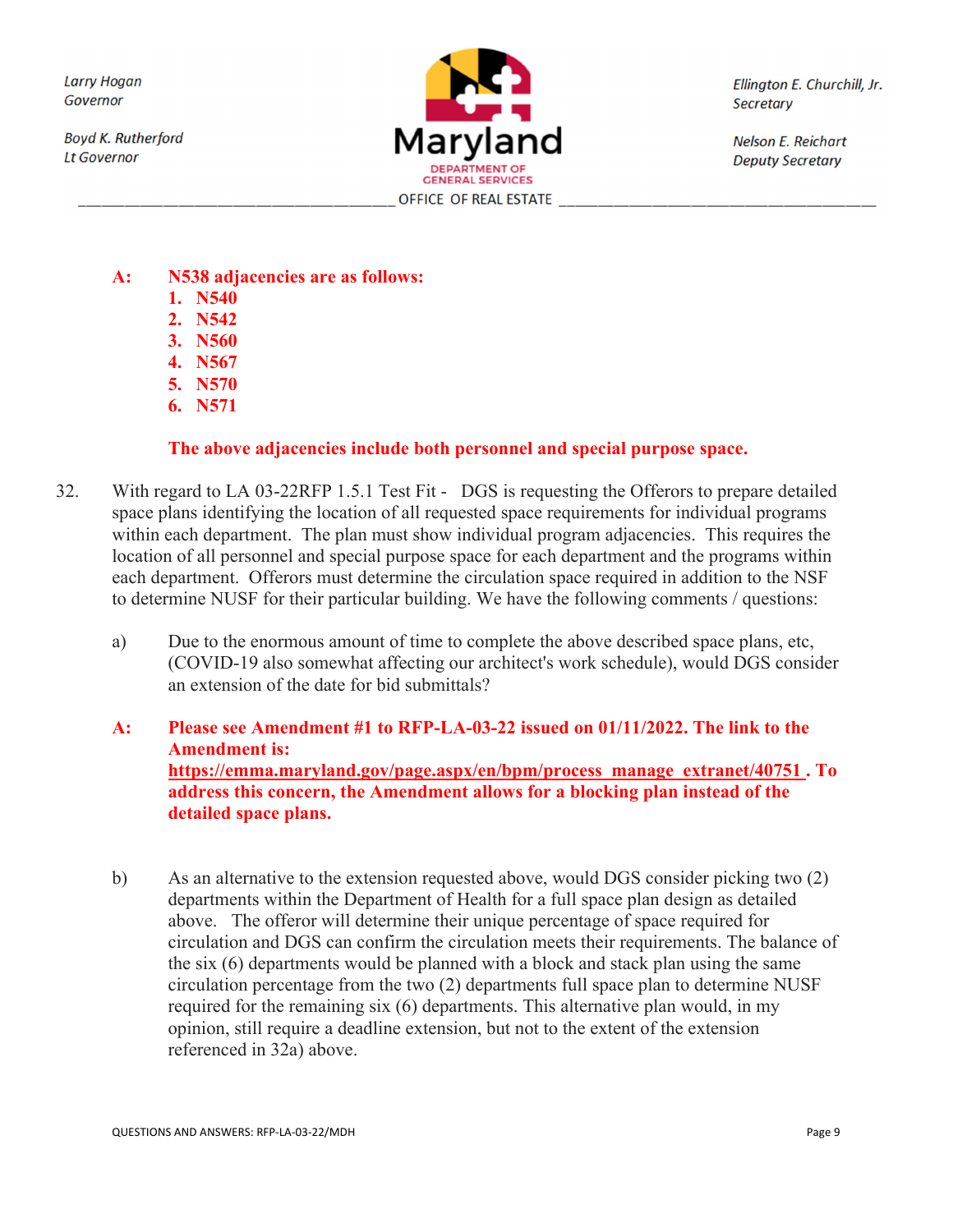**Boyd K. Rutherford Lt Governor** 



Ellington E. Churchill, Jr. **Secretary** 

**Nelson E. Reichart Deputy Secretary** 

- **A: Please see Amendment #1 to RFP-LA-03-22 issued on 01/11/2022. The link to the Amendment is: https://emma.maryland.gov/page.aspx/en/bpm/process\_manage\_extranet/40751 . To address this concern, the Amendment allows for a blocking plan instead of the detailed space plans.**
- 33. Please confirm building core space is not included in NUSF and the offeror will not get reimbursement for the core space.
	- **A: Please refer to the State of Maryland Standards and Specifications, Section II.N (Definition of Net Useable Square Feet).**
	- a) Please also confirm there is no reimbursement for any vertical penetrations, electrical (rooms) closets, stairwells, Men's and Women's Toilet Rooms, etc.
	- **A: Please refer to the State of Maryland Standards and Specifications, Section II.N (Definition of Net Useable Square Feet).**
- 34. The RFP notes client contact is to be preferably located on the first floor. Please advise which department(s) have client contact.

#### **A: Please refer to section 1.5.2 of the RFP document.**

- 35. With regard to the HVAC for the Department of Health, is the Offeror required (per Section IV., Section D: Mechanical & Plumbing, Subsection A 7. Performance) to install a new HVAC units/system, if the existing building system is fifteen years or older?
	- **A: HVAC equipment exclusively dedicated to the State's Demised Premises are required to adhere to the State's General Performance Standards and Specifications (Please refer to Section IV., Section D, A.7.a on page D2).**
- 36. Due to the large size of this RFP, what formula is the State going to utilize for the brokerage commission to be paid to the State designated broker?
	- **A: The brokerage commission will be calculated consistent with how brokerage fees have been calculated for the State of Maryland's commercial leases since 2009. It is 4% of the base rent for the first half of the lease term and 2% of the base rent for the remaining half of the lease term.**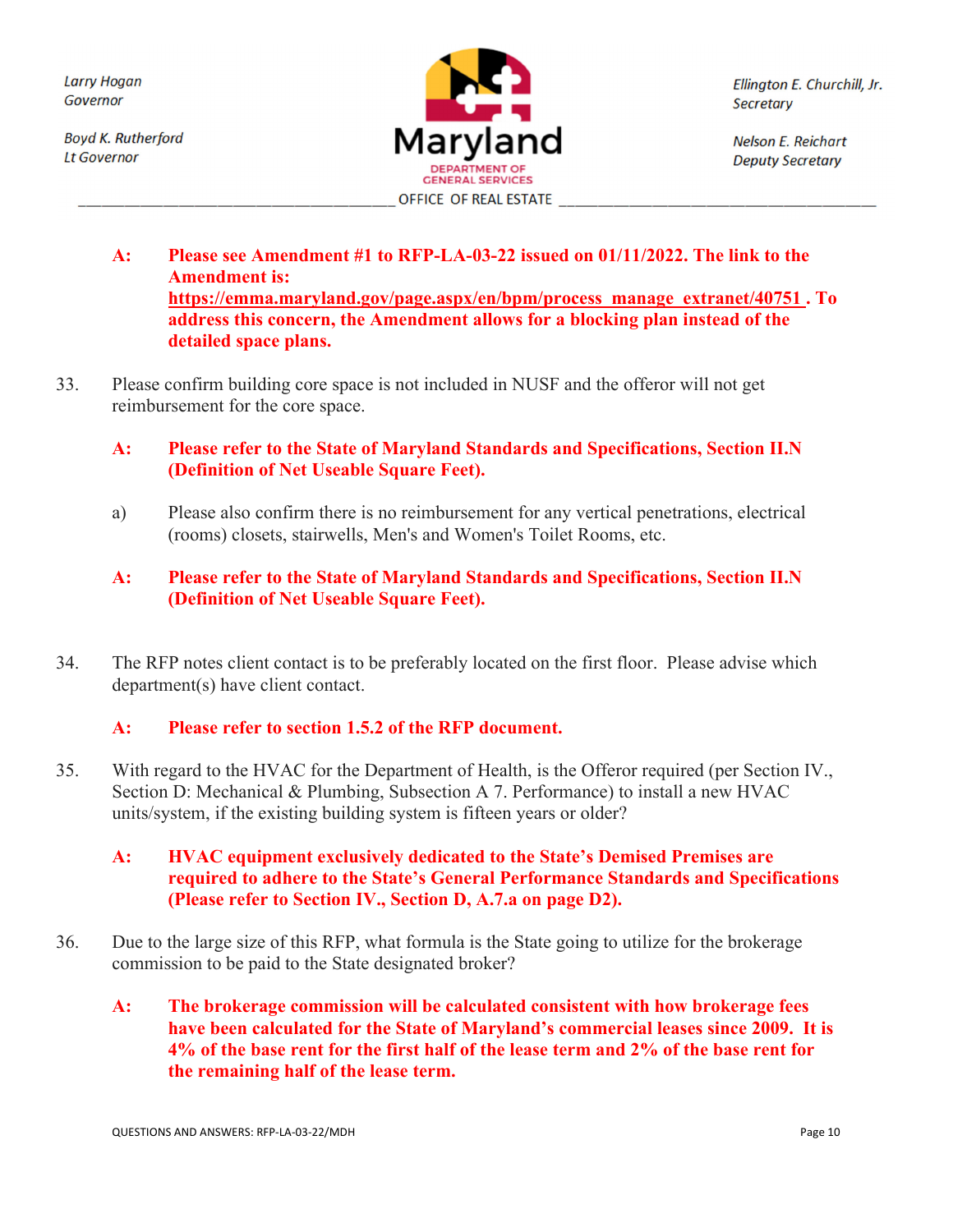**Boyd K. Rutherford Lt Governor** 



Ellington E. Churchill, Jr. **Secretary** 

**Nelson E. Reichart Deputy Secretary** 

37. Please confirm that the State is responsible for all Telephone and Computer/Data (Tel/Com) wiring and associated equipment. Lessor is responsible for ring & string, please confirm.

# **A: Correct.**

- 38. Please clarify the definition of "Turn-Key".
	- **A: Turn-Key is defined in Addendum A, General Conditions, to the standard State Lease agreement as "the Lessor's undertaking to deliver occupancy of the Demised Premises to the Lessee with all Tenant Improvements completed at the Lessor's sole cost and expense, without reimbursement to the Lessor or credit to Lessee, as the case may be, pursuant to Section 6.6 of this Addendum below, subject, however to approved Change Orders, if any, and any additional terms set forth in Section 8 of the Lease, Form DGS 680-3, of which this Addendum is made a part thereof."**
- 39. If an Offeror elects to bid LA 03-22 as a Turn-Key to the State, is the Offeror limited to the scope of building/construction items referenced in the following 3 documents?
	- 1. ORE DGS General Performance Standards and Specifications dated Revised July 2013
	- 2. The State of Maryland RFP LA 03-22 Amended Performance Standards and Specifications as of 07/2013
	- 3. The items noted within the 78 page document dated December 10, 2021 that was addressed Dear Proposer:

#### **A: The Proposer's budget to deliver the Demised Premises as Turn-Key should be based upon the 3 documents referenced above and per the detailed Space Plan created prior to Board of Public Works approval of the Lease.**

- 40. If there are additional items, other than those listed in the above noted 3 documents that the State is requiring under the definition of Turn Key, please advise. Below are 3 examples of items not referenced in the above 3 documents, and, therefore, we require clarification as to these expenses. Would these items be included in a Turn Key bid, or will the Offeror be reimbursed accordingly - please confirm.
	- a. Millwork

# **A: Millwork is part of the Lessor's cost in a Turn Key buildout.**

b. Acoustical Room Divider(s)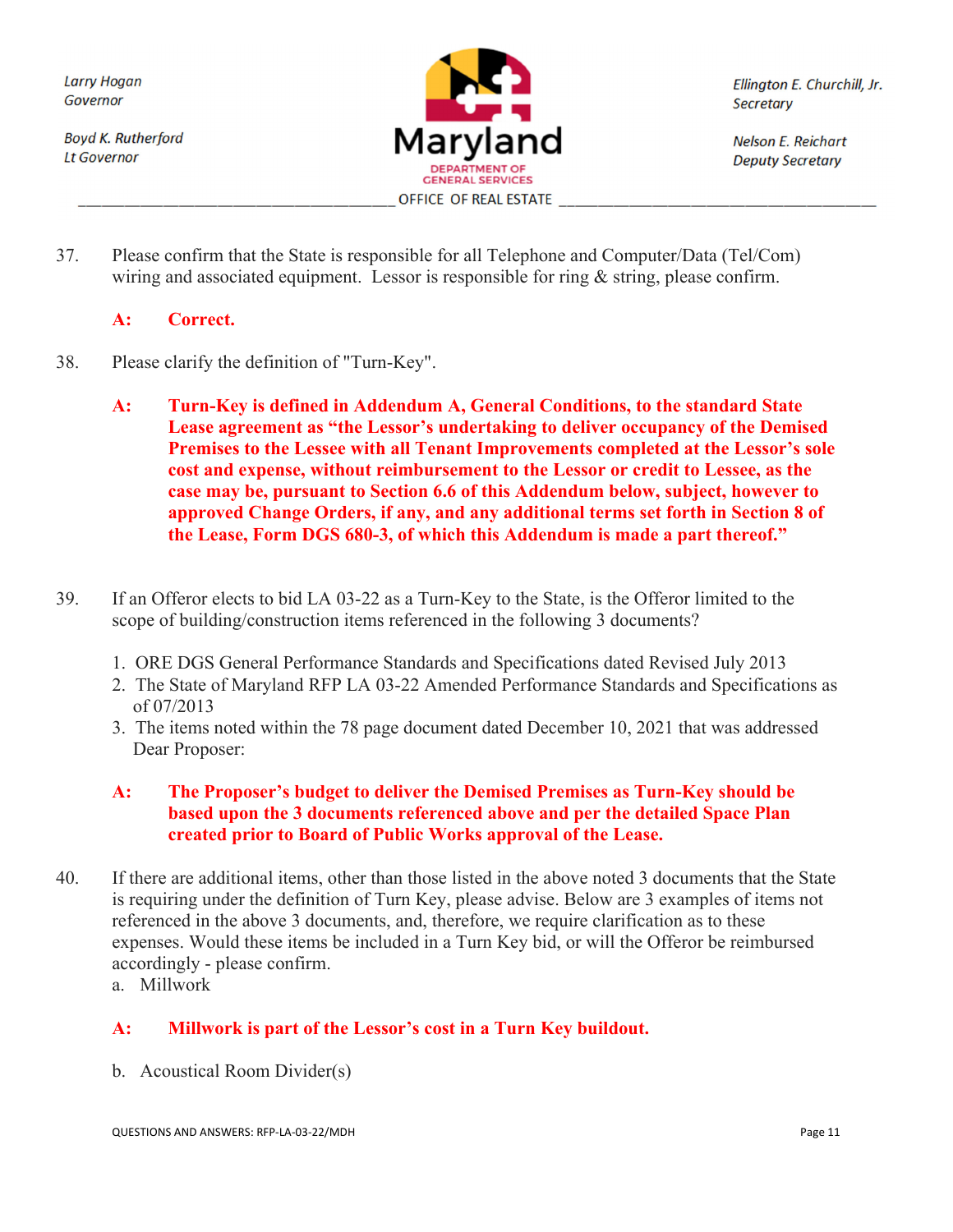**Boyd K. Rutherford Lt Governor** 



Ellington E. Churchill, Jr. **Secretary** 

**Nelson E. Reichart Deputy Secretary** 

#### **A: Acoustical Room Dividers will be considered a change order request and be reimbursed by the State.**

c. Sinks in lunchrooms and conference rooms

## **A: Lunchroom sinks are part of the Lessor's cost in a Turn Key buildout. Sinks are not permitted in conference rooms.**

41. Please confirm that all line items in Section G of the DGS Financial Proposal (Unit Cost of Additional Tenant Fit Up) - will be the responsibility of Offeror, and not eligible for excess fitup reimbursement under a Turn Key bid

## **A: Confirmed.**

42. We believe it will be difficult to complete the architectural portion of this RFP response by the stated due date of 2/10/22. Based on this fact, we respectfully request an extension for RFP submittal. Please advise.

#### **A: Please refer to question #32.**

43. Please send Generator Exhibit specified in Section 3.5 of the RFP.

#### **A: Specifications regarding the Generator are contained in the RFP document (pages 18-20).**

44. Please clarify the State of Maryland's preferred lease structure in the two-building scenario.

#### **A: The State will use one lease document (State Lease Form 680-3) to memorialize MDH's lease for either the One or Two Building option.**

45. Due to the open ended financial nature of a Turn Key bid by an Offeror, is it possible to accumulate points with the DGS scoring system by setting a generous large amount (Tenant Fit-Up Allowance) to be used by the State against Excess Fit-Up? Any portion of this allowance not utilized by the State would be paid to the State. Should the Excess Fit-Up exceed this allowance amount, the State would then pay to the Offeror.

# **A: No.**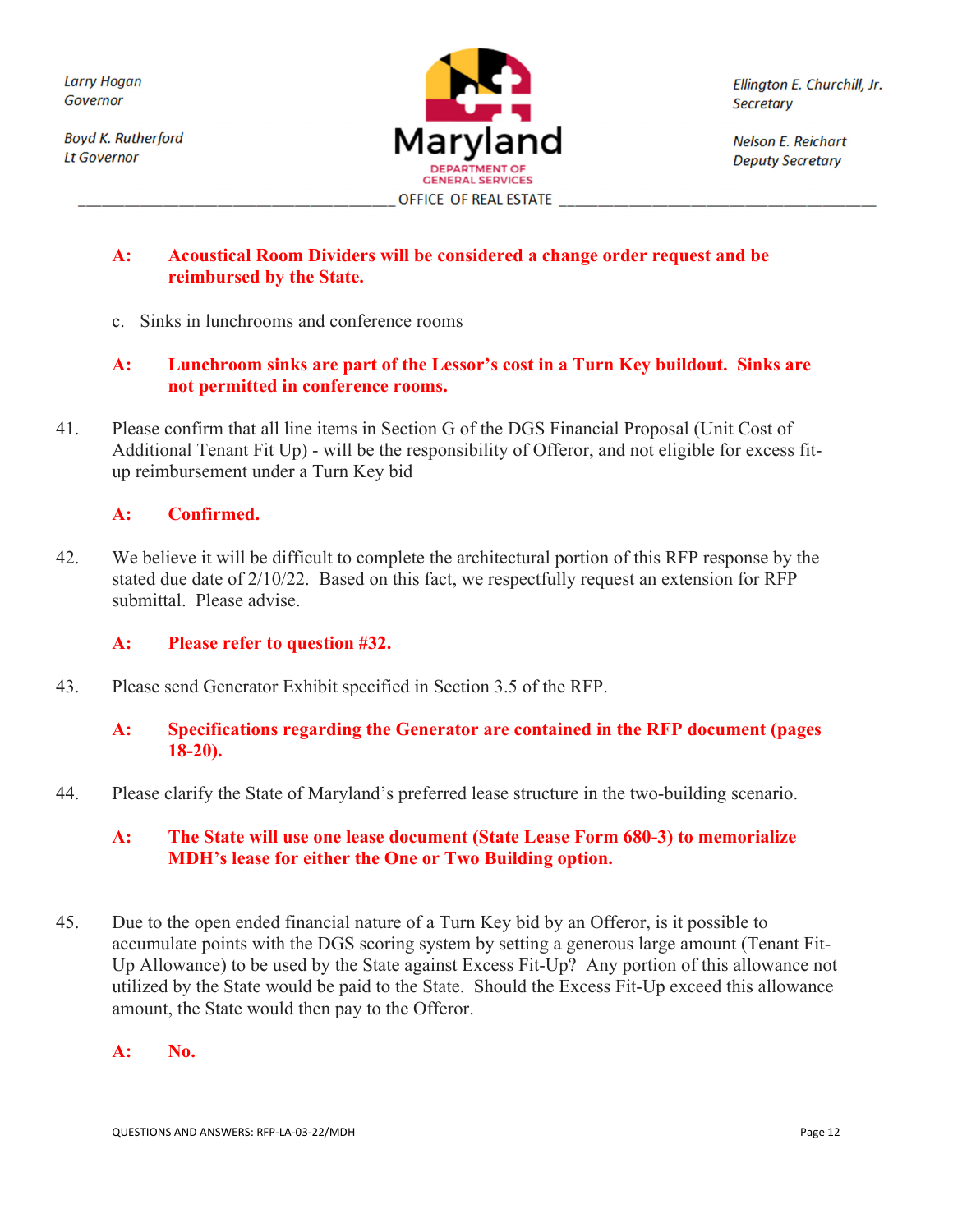**Boyd K. Rutherford Lt Governor** 



Ellington E. Churchill, Jr. **Secretary** 

**Nelson E. Reichart Deputy Secretary** 

46. With Questions due on Wednesday, January 12th by 5pm, when does the State of Maryland expect to provide responses by? If it were to take 1 week for the State of Maryland to respond to the questions sent in on January 12th by 5pm, that would put the offers getting response on or by January 20th. That would give the architects approximately 2-2.5 weeks to produce a space plan for 343,796 NUSF over two buildings. This is not enough time to put together a full space plan over the one or two building option.

#### **A: Please refer to question #32.**

47. Would a color-coded blocking plan be sufficient for the submission on February 10th noting the department and their required NUSF with an estimated circulation factor for each department AND would you waive the 5%  $+/-$  until after the final space plan has been completed? OR would the State of Maryland allow a 1-2 month extension from question response receipt for the test fit and response process to give the architects and offers ample time to space plan the functions per the Performance Standards and Specifications for the State of Maryland Leased Facilities?

#### **A: Please refer to the response given to question #32. The State's requirement that final NUSF measurements be within +/- 5% of the NUSF contained in the original proposal will not be waived.**

- 48. Per RFP-LA-03-22 RFP, section 1.5.2: All Staff and special purpose requirements of the Development Disabilities Administration and Department N210 need to allow for public access ideally on street level with own entrance and not be on a floor or space with other administrative portions of the program.
	- a. Approximately how many NUSF do we need to accommodate on street level?
	- **A: The NUSF proposed to meet the Development Disabilities Administration and Department N210 will be based upon the required NSF detailed in the provided Space Program documents and the circulation factor determined by the Proposer.**
	- b. Does 13,180 NUSF sound correct?
	- **A: The NUSF proposed to meet the Development Disabilities Administration and Department N210 will be based upon the required NSF detailed in the provided Space Program documents and the circulation factor determined by the Proposer.**
	- c. Can this be windowless space on minimal windowed space?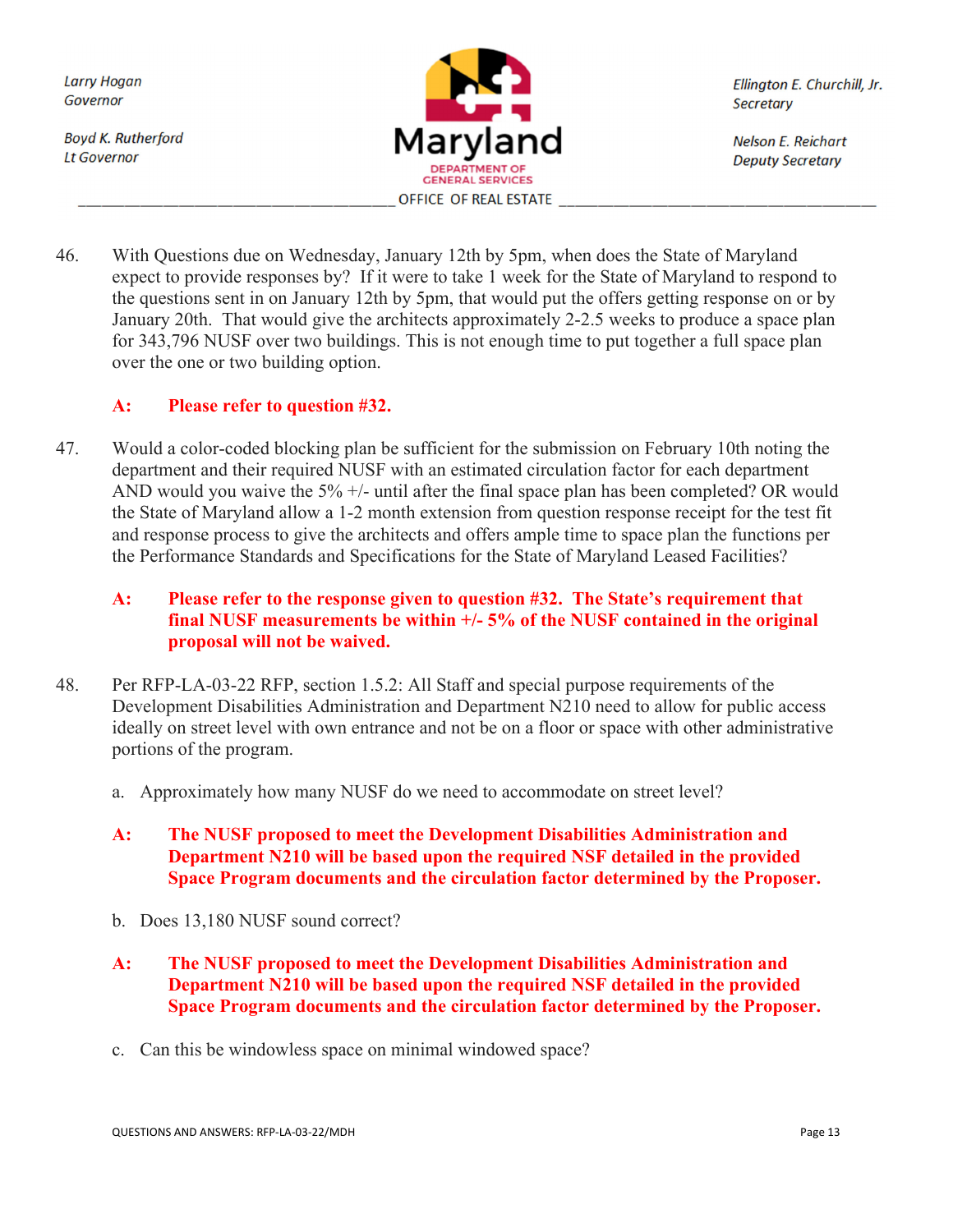**Boyd K. Rutherford Lt Governor** 



Ellington E. Churchill, Jr. **Secretary** 

**Nelson E. Reichart Deputy Secretary** 

## **A: Please refer to Section V, Section I, Subsection F.k of the State's General Performance Standards and Specifications (page F8).**

- 49. Per RFP-LA-03-22 RFP, section 1.5.3: All offices and rooms to be on the interior of the proposed space, and all workstations should be situated along the window line of the building.
	- a. Are there any offices/ departments/functions that would deviate from the above? i.e.- Conference spaces, 200-250 SF offices in X-department, Hotel Rooms, etc.

# **A: No deviations have been identified at this time.**

50. For the two-building option, the departments are listed under Headquarters and Secondary Location: Are we to assume the adjacencies per department are in how they are listed or do they differ?

# **A: Yes.**

51. Are the Amended General Performance Standards and Specifications for State of Maryland Lease Facilities 7/2013 – are these clarifications for this project to the document on the DGS website: https://dgs.maryland.gov/Documents/RealEstate/StandardsandSpecifications.pdf?

# **A: The General Performance Standards and Specifications for State of Maryland Lease Facilities 7/2013 as amended by the RFP will be used for this project.**

52. The timing under Section B. General, C. Project/ Construction Process and acceptance of Tenant Improvements from the Performance Standards will need to be adjusted on a project of this size and scale. Is this acceptable?

## **A: Section of F of the Technical Proposal requires Offerors to submit the amount of time from approved construction drawings and permits to deliver the Demised Premises.**

53. Under the LA 03-22 RFP Package- the Common Support Meeting Spaces are stated to be placed in a Conference Center in the one or two- building option. Should the Conference Center be centrally located with access to everyone?

#### **A: Yes, the location of the Conference Center should be centrally located to maximize accessibility.**